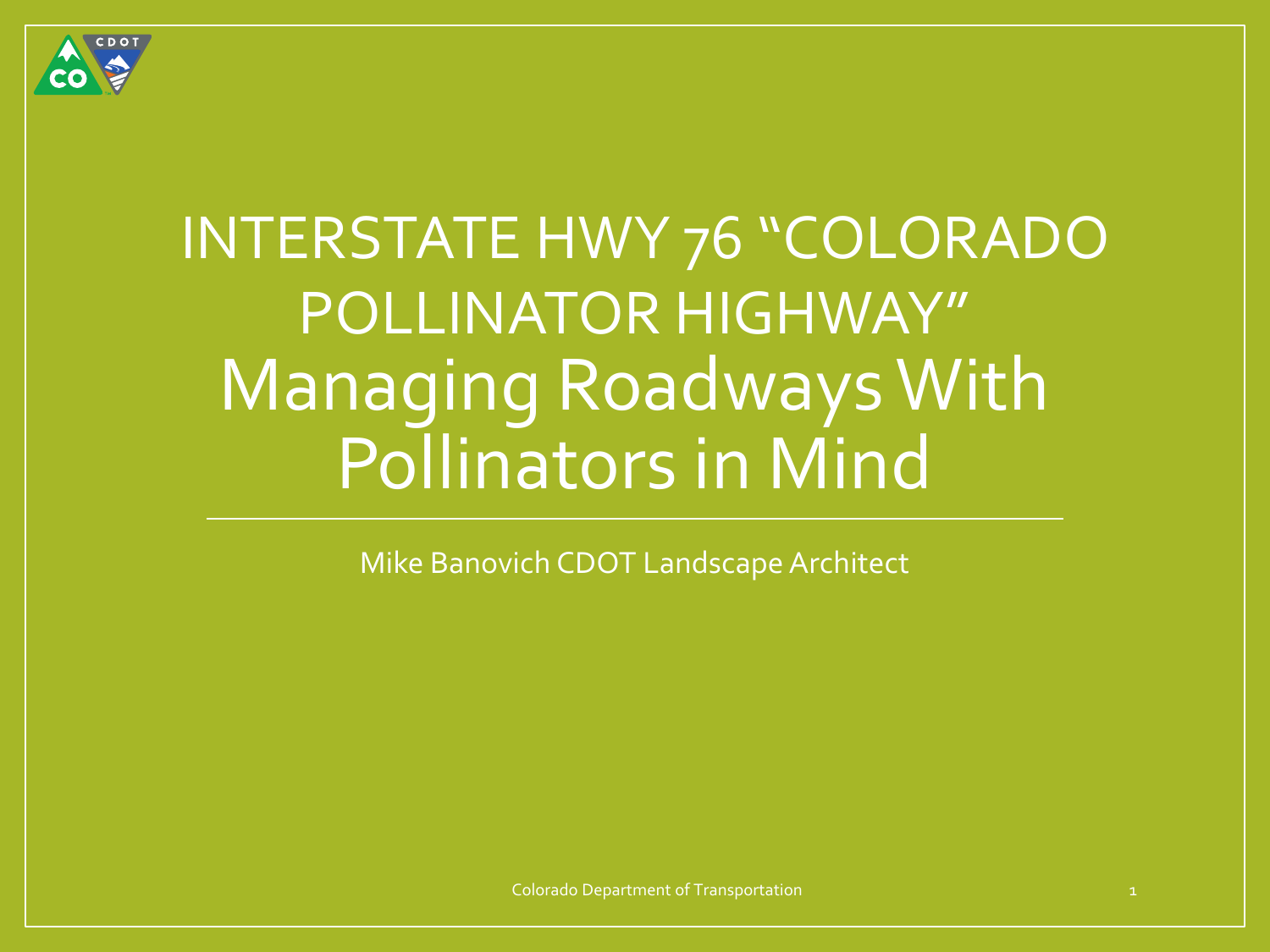

## **Why?**

### One reason: Presidential Memorandum 2014

#### **Creating a Federal Strategy to Promote the Health of Honey Bees and Other Pollinators**

"The Department of Transportation shall evaluate its current guidance for grantees and informational resources to identify opportunities to increase pollinator habitat along roadways and implement improvements, as appropriate. The Department of Transportation shall work with State Departments of Transportation and transportation associations to promote pollinator-friendly practices and corridors… "



Colorado Department of Transportation 2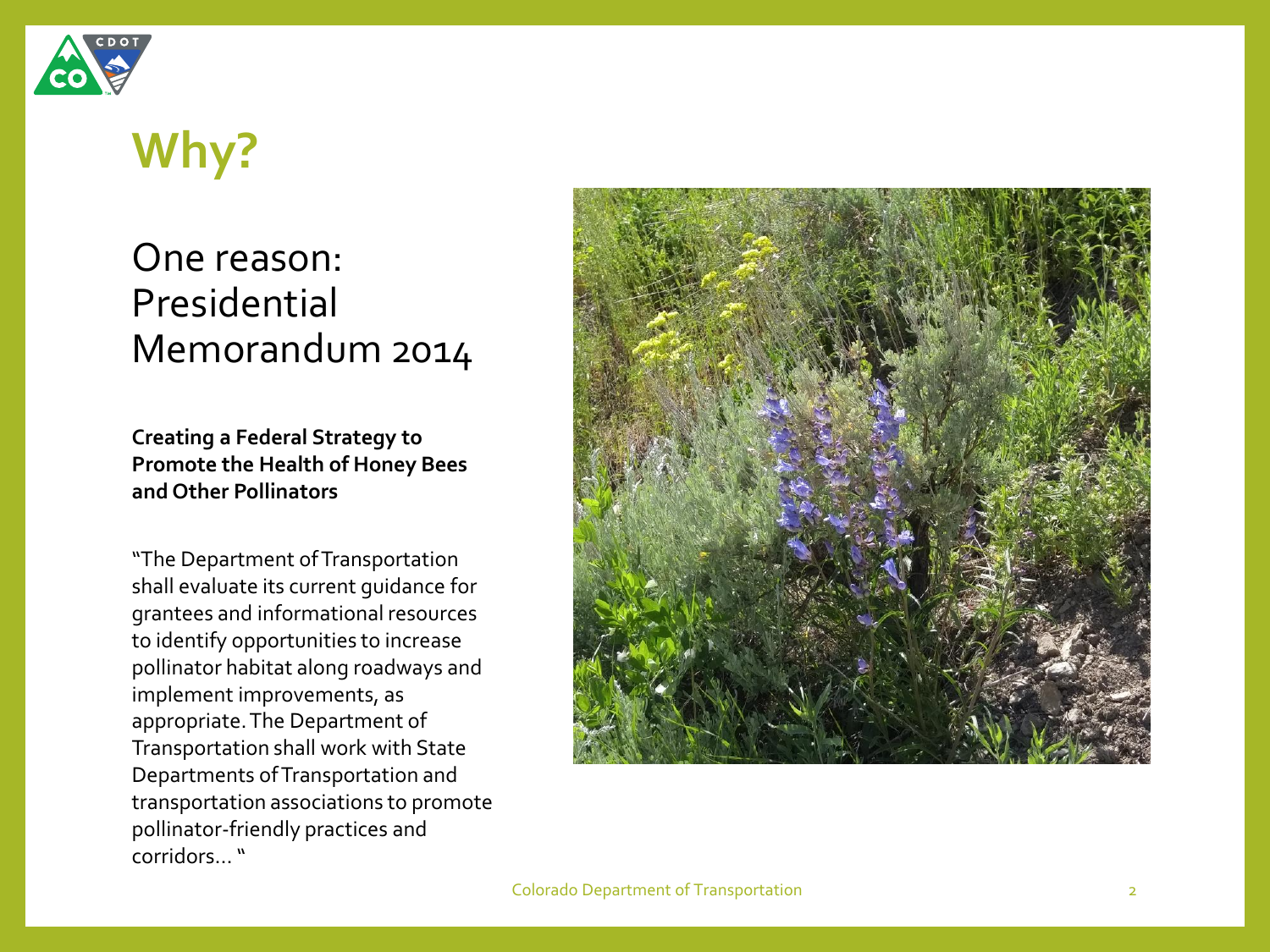RE: Updated Procedural Directive 503.1 "Landscaping with Colorado Native Plant Species and Managing the "Colorado Pollinator Highway"

• Rationale for Updating Directive: Updated PD 503.1 now includes reference to House Joint Resolution 17-1029, which designated I-76 from mile marker **1** to 183 as the "Colorado Pollinator Highway." Pursuant to this House Joint Resolution, CDOT is managing the right-of way to promote pollinator habitat on I-76. CDOT is also developing a statewide Integrated Roadside Vegetation Management program which will address pollinator habitat management for other highway corridors; it is intended that once the program is developed, the scope of this Procedural Directive may be broadened at that time.

• Individuals /Entities/Projects :Impacted by Procedural Directive: All employees and consultants who work on landscape development and the management of pollinator habitat.

• PD 503.1 will be implemented by: Division of Transportation Development, Environmental Programs, and Division of Highway Maintenance.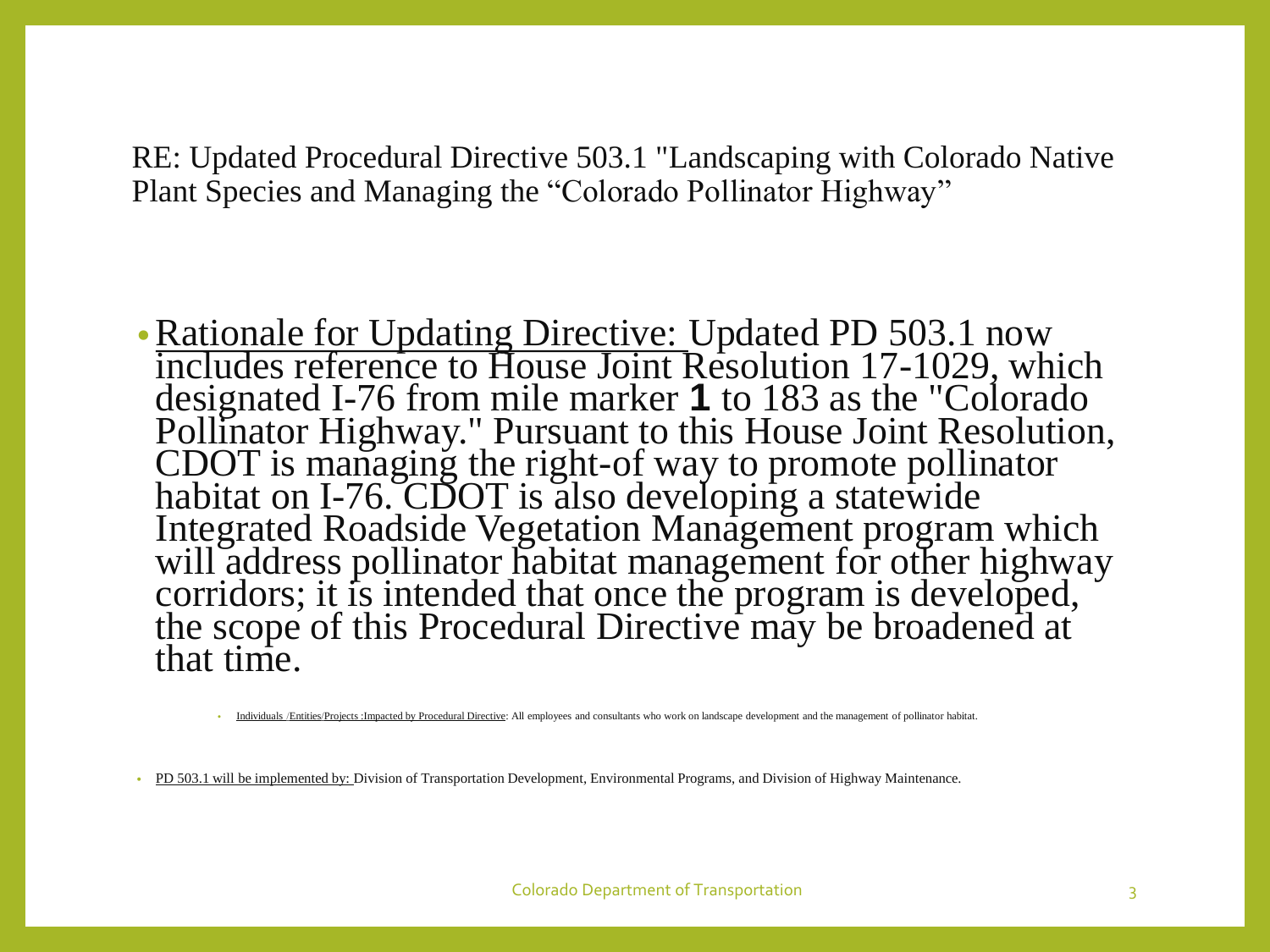

# **Colorado House Joint Resolution HJR 17-1029**

- Unanimously passed May 2017
- To raise awareness and educate people about the importance of pollinators.
- Recognizes that native ecosystems and agriculture benefit when pollinators are protected

### **What it Does:**

• Designated I-76 from Denver to Nebraska (MM 1 to 183) as the "**Colorado Pollinator Highway**."

- Encourages CDOT to implement **Integrated Roadside Vegetation Management** in coordination with local planners, governments, and landowners in order to:
	- better manage a right-of-way to promote pollinator habitat
	- reduce ROW maintenance costs
- Allows CDOT to accept and expend gifts, grants, and donations to place signs to mark Interstate Highway 76 from Mile Marker 1 to Mile Marker 183 as the "Colorado Pollinator Highway"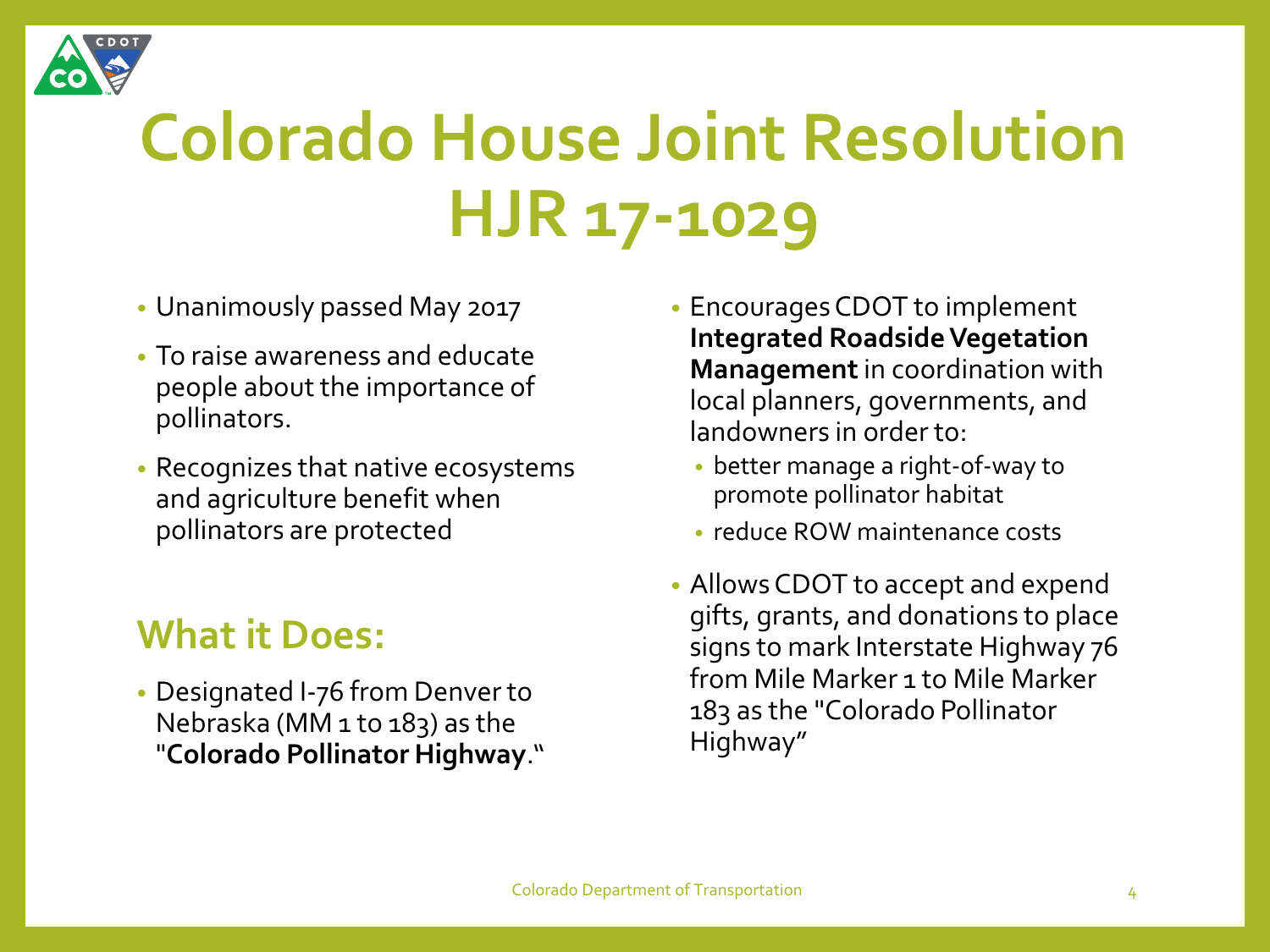## Research

### • Findings

- Determined CDOT roadsides to be non native grasses (smooth brome, cresested wheat) and aggressive native grasses (western wheat, switchgrass)
- Determined native pollinators on Hwy 24 and Hwy 115 where less than 2% of cover (CSU survey)
- Sparse density due to previous broadcast spraying or aggressive natives? Or combination.
- Focus became restoration of existing roadsides.
	- I-76
	- Other corridors
	- Consider Living snow fence during the plantings?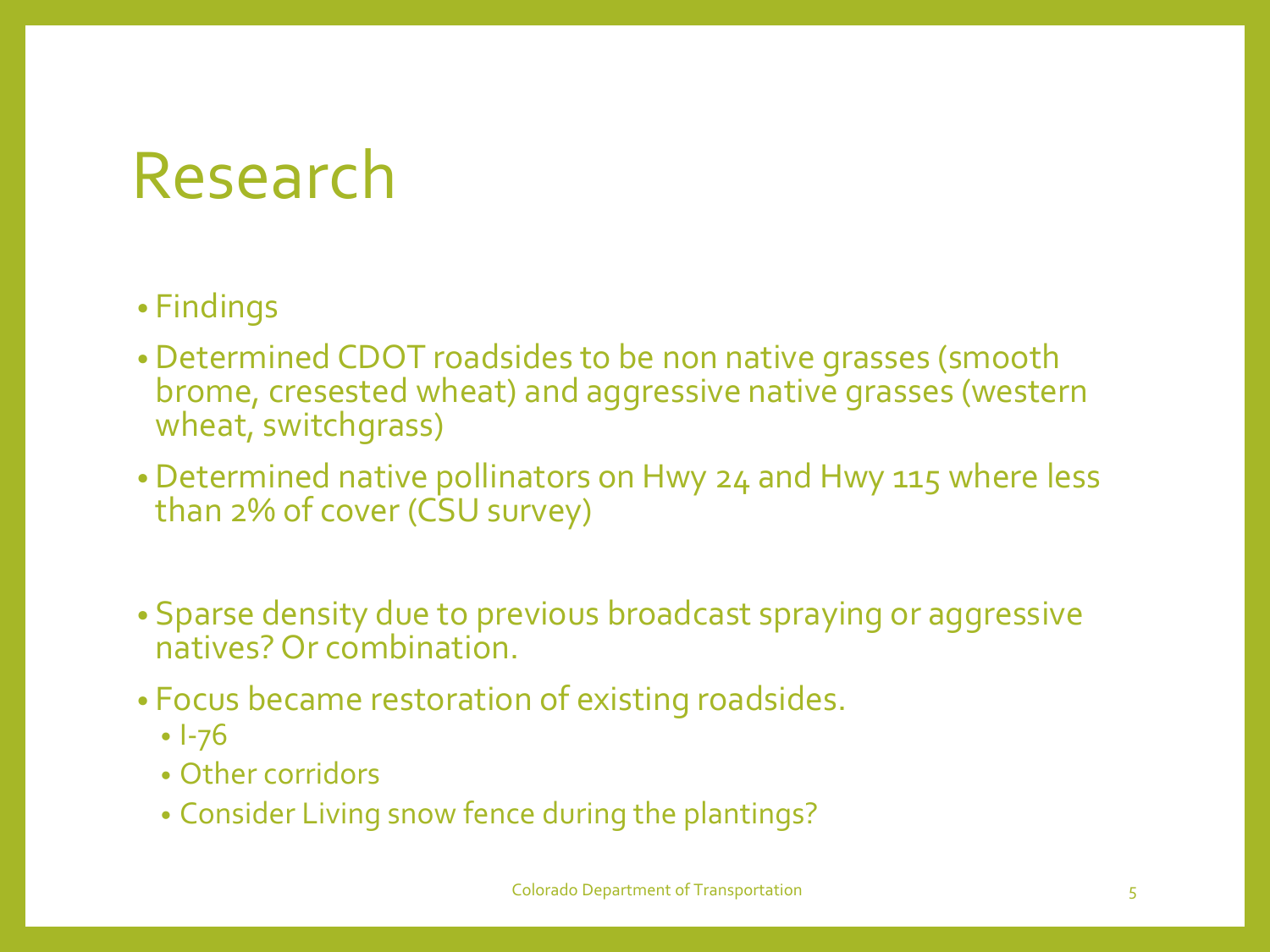I-76/Colorado Welcome Center at Julesburg Pilot Project- volunteers working with CDOT Maintenance



- •CDOT with the help of community, agency partners and pollinator interests will plant adjacent roadside areas with pollinator plants.
- •The Colorado Welcome Center with the help of county and local government will provide out reach at center and construct interruptive gardens.
- •Combined efforts represent the pilot project.

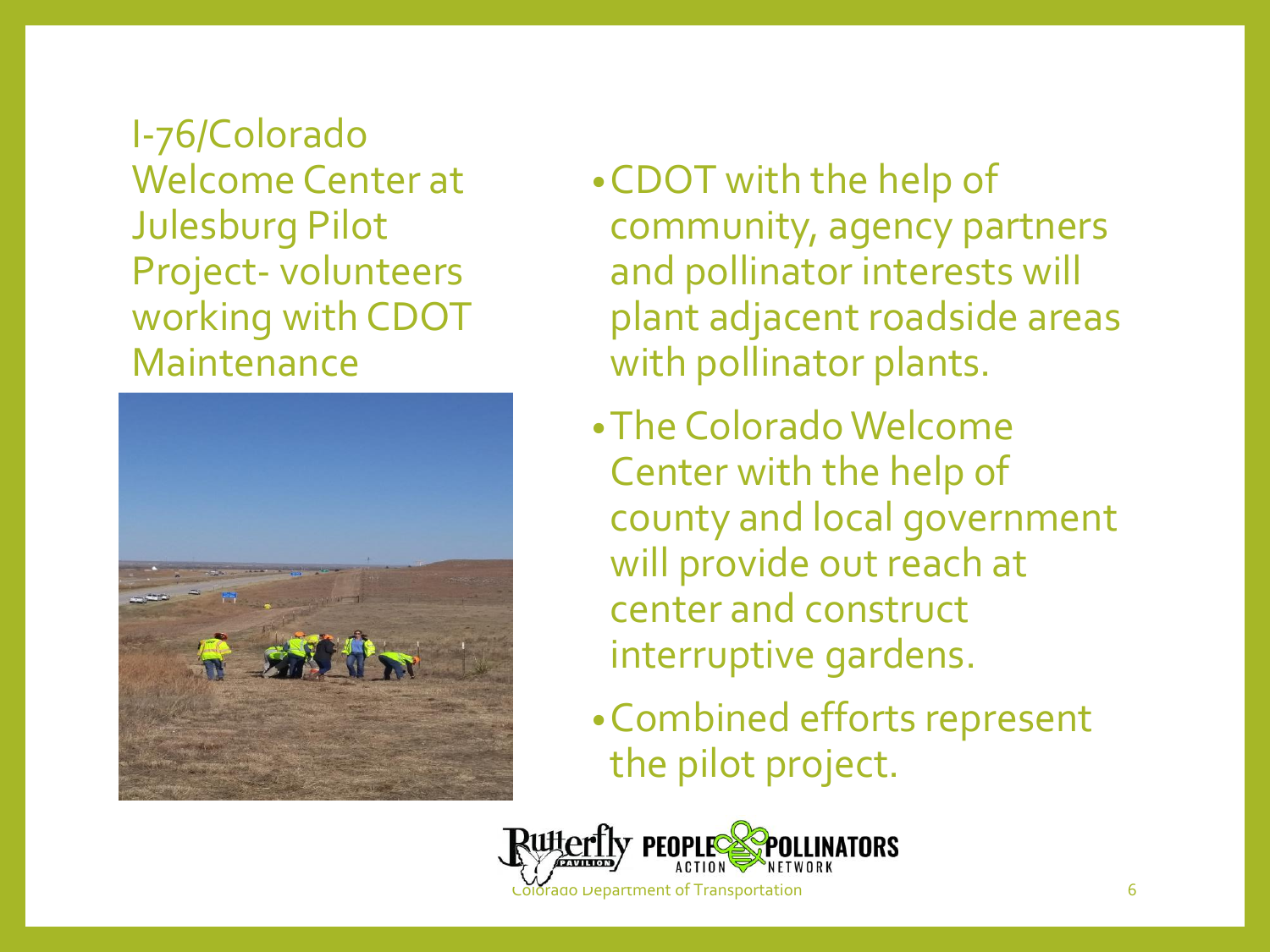## Partnerships











Colorado Department of Transportation 7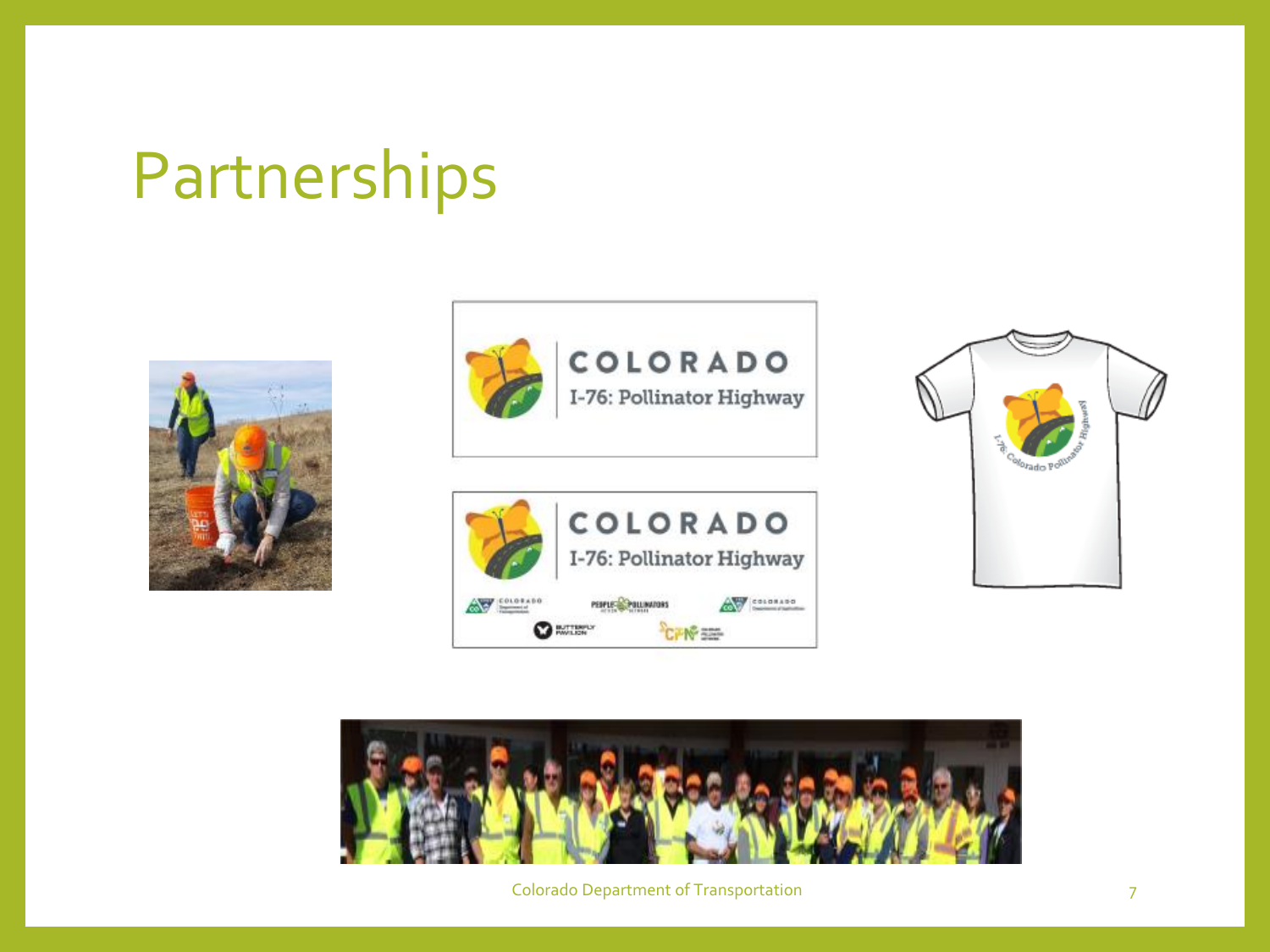

### **Mowing Zone 1**

#### Mowing along I-76

Mowing can occur outside pollinator season, but most Maintenance operators choose not to mow zone 2 and 3

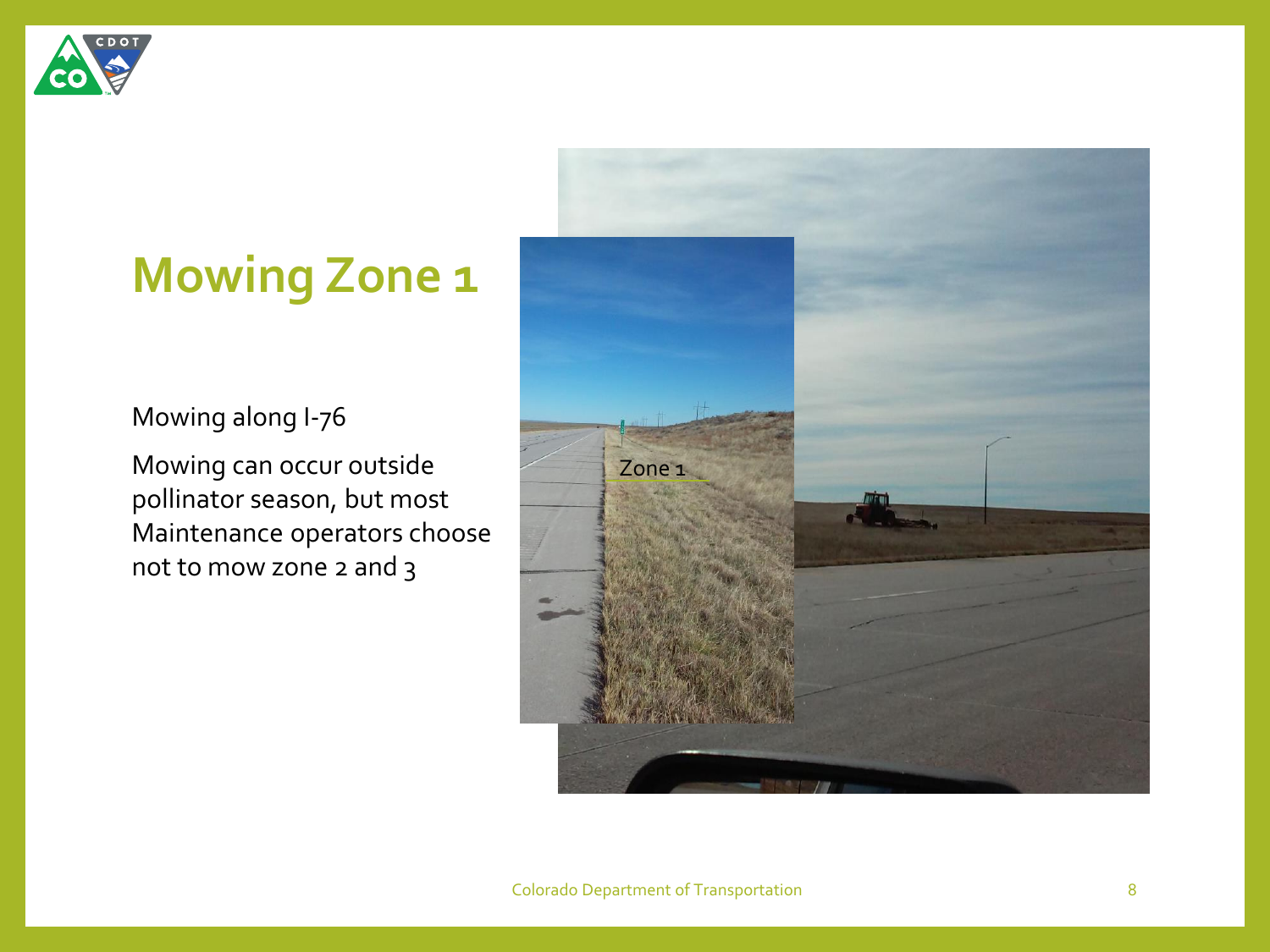# Integrated Habitats

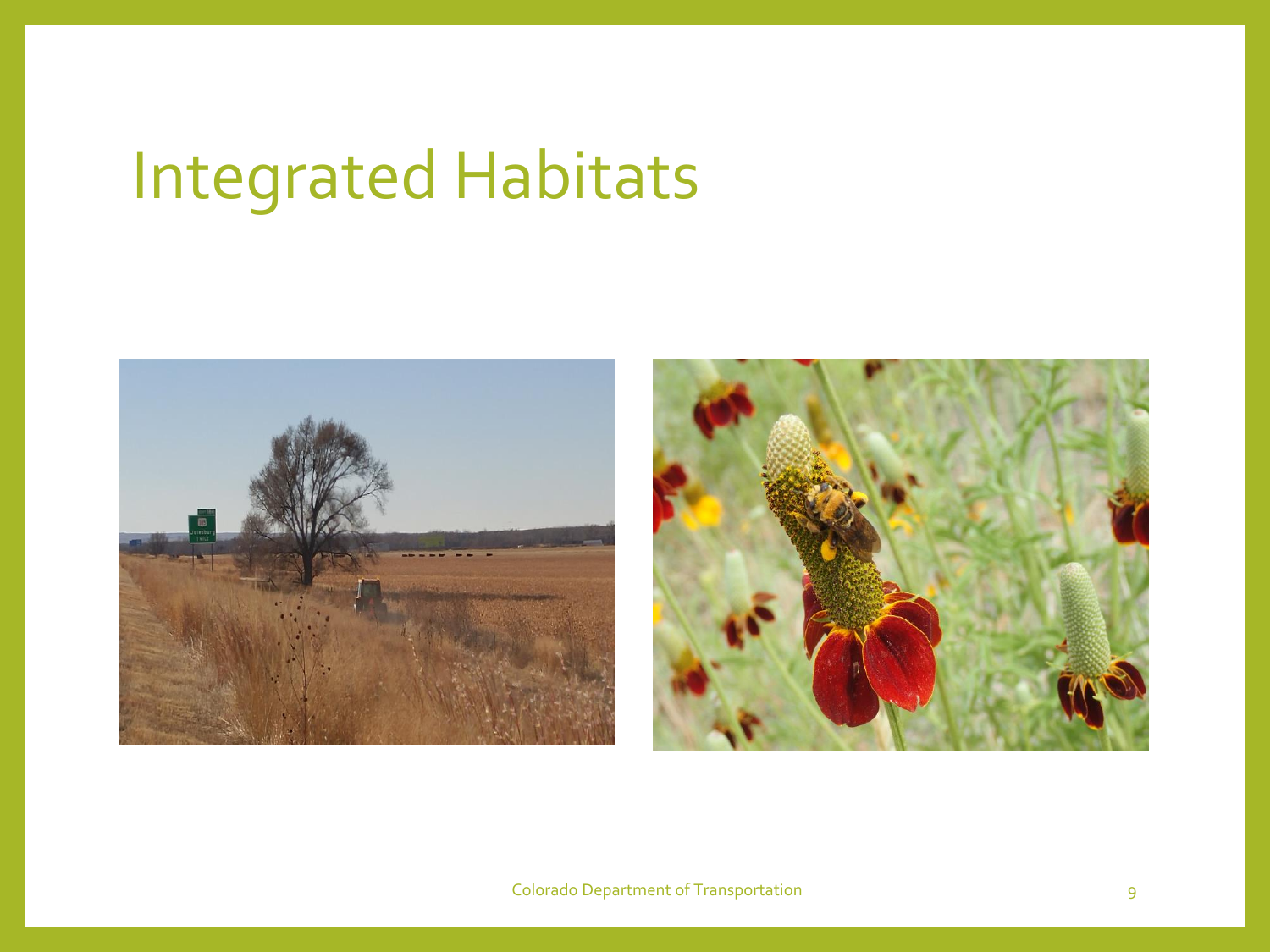## Seed Mix

- Dalea purpurea Purple Prairie Clover
- Linum lewiss Blue Flax
- Ratbida clumnifera Prairie Coneflower
- Cleome Iutea Yellow spiderflower
- Verbena stricta Purple verbena
- Machaeranthera tanacelifolia
- Tanseyleaf tansyaster
- Asclepias speciose Showy milkweed
- Gaillardia aristata Blanket flower
- Coreopsis tincloria Gol,den tickseed
- Cleome serrulata RM Beeplant
- Gaillardia pulchella Indian blanket
- Helerotheca villosa Hairy yellow golden aster
- Helianthus annuus Annual sunflower
- Sheracea angustifolia Copper globemallow
- Solidago rigida Stiff goldenrod
- Eriogonum heracleoides Parsnipflower buckwheat

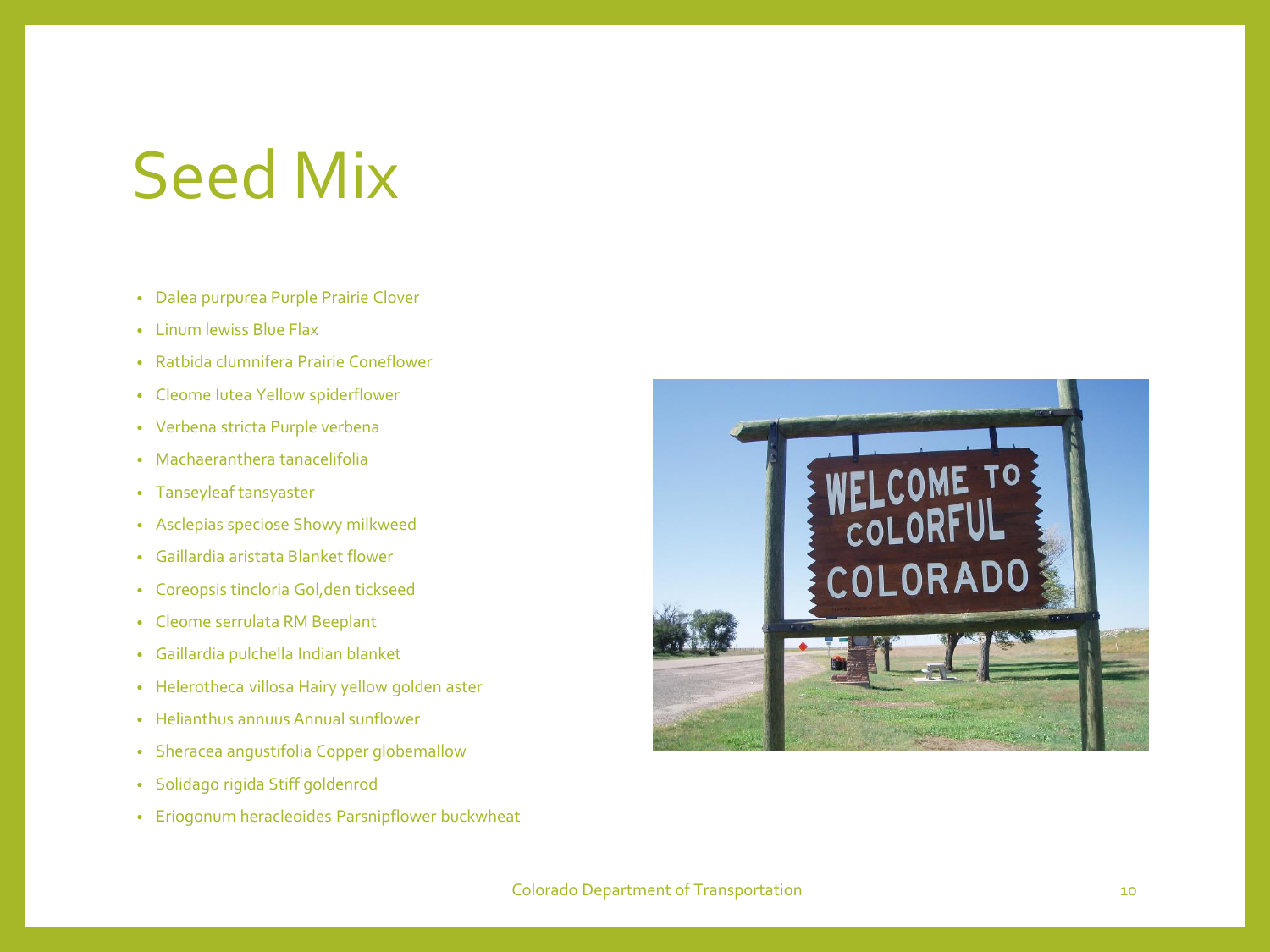

### **Future**

Helping each other help pollinators

Understand habitats

Performance Measurement?

Specific pollinator species?

Involve community

Provide direction for/from leadership

Planning and Design

### **Pollinator Partnerships**

#### **CDOT Maintenance**

Pollinators have raised the restoration expectation?